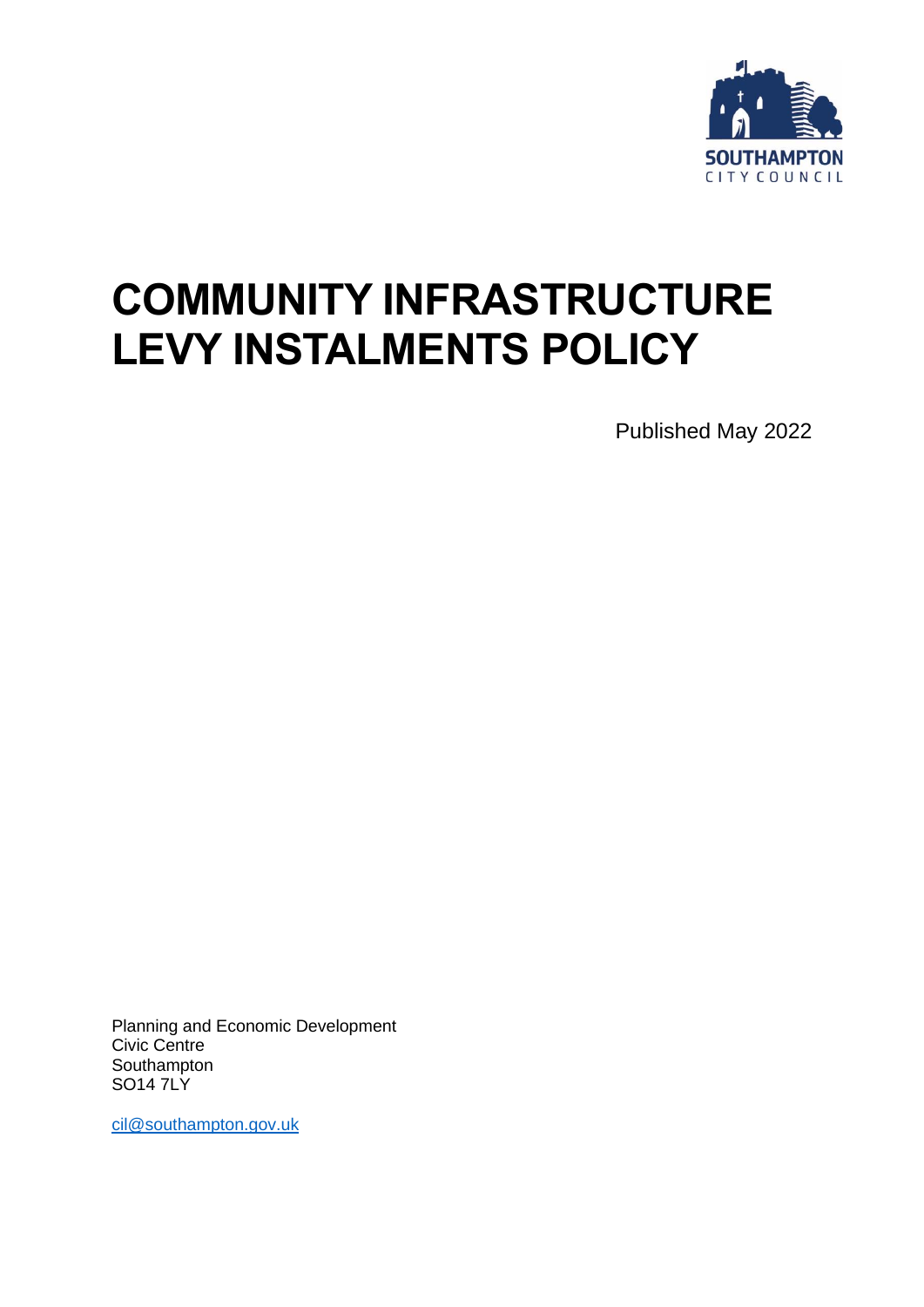## **The Instalments Policy**

This Policy is made in accordance with The Community Infrastructure Levy Regulations 2010 (as amended).

## **Date of Effect**

The Policy takes effect from 20<sup>th</sup> May 2022.

| <b>CIL Charge</b><br><b>Amount</b>                        | <b>Number of Instalments</b> | <b>Timing of Instalments</b>                           |
|-----------------------------------------------------------|------------------------------|--------------------------------------------------------|
| <b>CIL Liabilities less</b>                               | One payment in full          | Payment due within 60 days of                          |
| than £25,000                                              |                              | commencement                                           |
| <b>CIL Liabilities</b>                                    | Two equal instalments        | First payment due within 60 days of                    |
| between £25,000                                           |                              | commencement                                           |
| and £50,000                                               |                              | Second payment due within 6                            |
|                                                           |                              | months of commencement                                 |
| <b>CIL Liabilities</b><br>between £50,000<br>and £250,000 | Three equal instalments      | First payment due within 60 days of<br>commencement    |
|                                                           |                              | Second payment due within 6<br>months of commencement  |
|                                                           |                              | Third payment due within 9 months                      |
|                                                           |                              | of commencement                                        |
| <b>CIL Liabilities</b>                                    | Four equal instalments       | First payment due within 60 days of                    |
| between £250,000                                          |                              | commencement                                           |
| and £1,000,000                                            |                              | Second payment due within 6                            |
|                                                           |                              | months of commencement                                 |
|                                                           |                              | Third payment due within 9 months<br>of commencement   |
|                                                           |                              |                                                        |
|                                                           |                              | Fourth payment due within 18<br>months of commencement |
| <b>CIL Liabilities</b>                                    | Four equal instalments       | First payment due within 60 days of                    |
| greater than                                              |                              | commencement                                           |
| £1,000,000                                                |                              | Second payment due within 6                            |
|                                                           |                              | months of commencement                                 |
|                                                           |                              | Third payment due within 12 months                     |
|                                                           |                              | of commencement                                        |
|                                                           |                              | Fourth payment due within 24                           |
|                                                           |                              | months of commencement                                 |

Once the development has commenced, all CIL payments must be made in accordance with the CIL Instalments Policy.

Where a payment is not received in full on or before the day on which it is due, the ability to pay in instalments is lost and the total CIL liability becomes payable in full immediately in accordance with Regulation 70(8)(a).